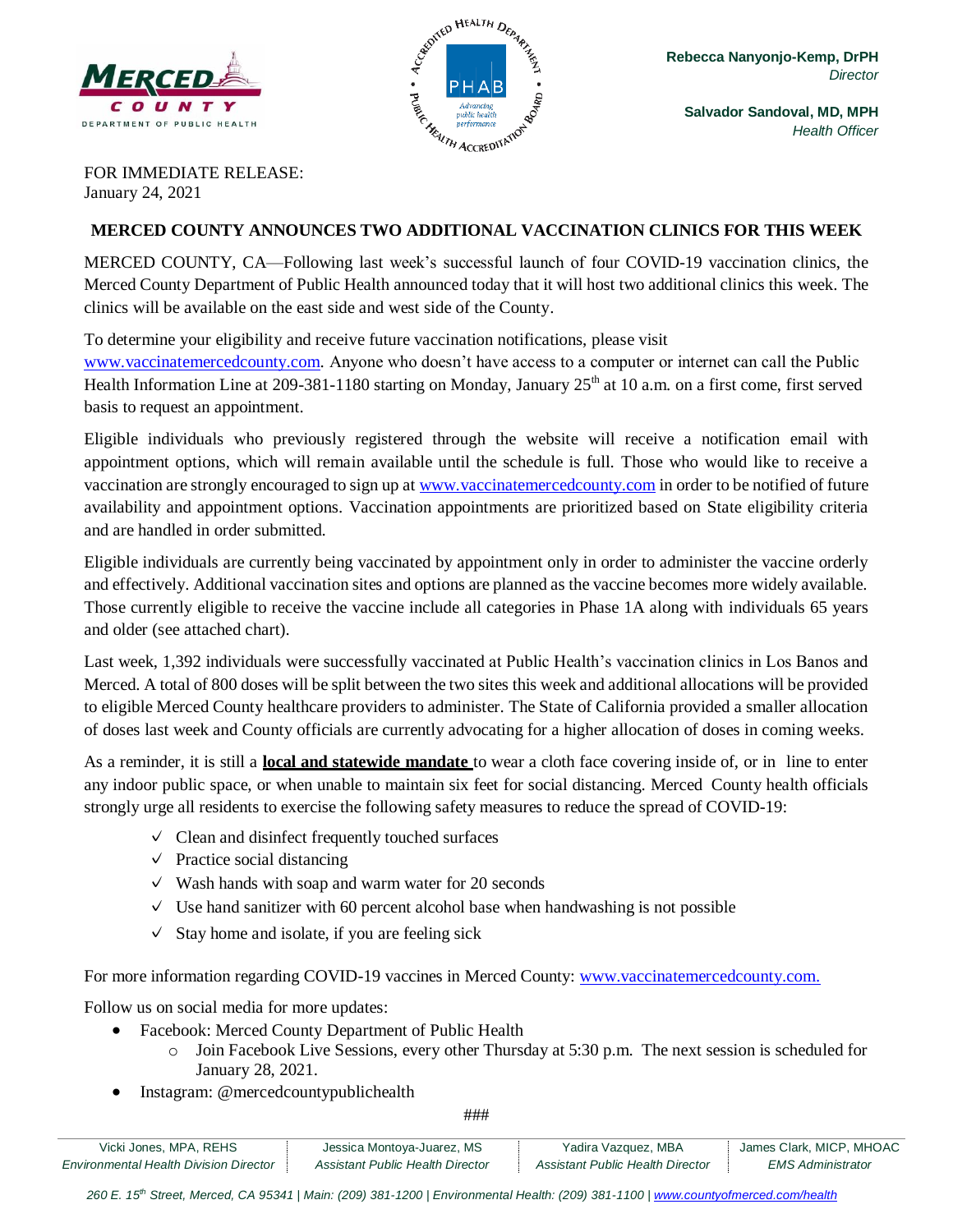# **COVID-19 Vaccination Distribution: Phases 1**

As of January 13, 2021

The supply of COVID-19 vaccine is limited, which means that the vaccine will be offered to different groups of people in different phases, starting with our healthcare workers. As more vaccines become available, it will be offered to everyone. Below is a list of groups that will be offered the vaccine in phases, according to their risk of exposure.

Key: Green circle indicates that the group has been offered the vaccine. Yellow circle indicates that the group is waiting to be offered the vaccine.

Red circle indicates that the vaccine is not yet available at this time.

## Phase 1A

#### Tier<sub>1:</sub>

- Acute care, psychiatric and correctional facility hospitals
- Skilled nursing facilities, assisted living facilities, and similar settings for older or medically vulnerable individuals
- Residents in long-term care settings
- Paramedics, EMTs and others providing emergency medical services
- Dialysis centers

## Phase 1B

#### Tier<sub>1</sub>:

Persons 65 years and older

#### **Frontline Essential Workers**

Sectors: education, childcare, emergency services, and food and agriculture

## Tier<sub>2:</sub>



**Frontline Essential Workers** 

Sectors: transportation and logistics; industrial, commercial;, residential, and sheltering facilities and services; critical manufacturing

Congregate settings with outbreak risk

Incarcerated Homeless

### Phase 1C

Persons 50-64 years old

Persons 16-49 years old with high risk health conditions

**Other essential workers** 

Water and Wastewater

Chemical and Hazardous Materials

**Finance Services** 

IT and Communication

**Government Operations /** Community-Based Essential Functions

Tier<sub>3:</sub>

Defense

Energy

Other groups not included may be added to a comparable phase.

These proposed allocations are based on recommendations by the CDC and ACIP

For more information, visit www.countyofmerced.com/coronavirus